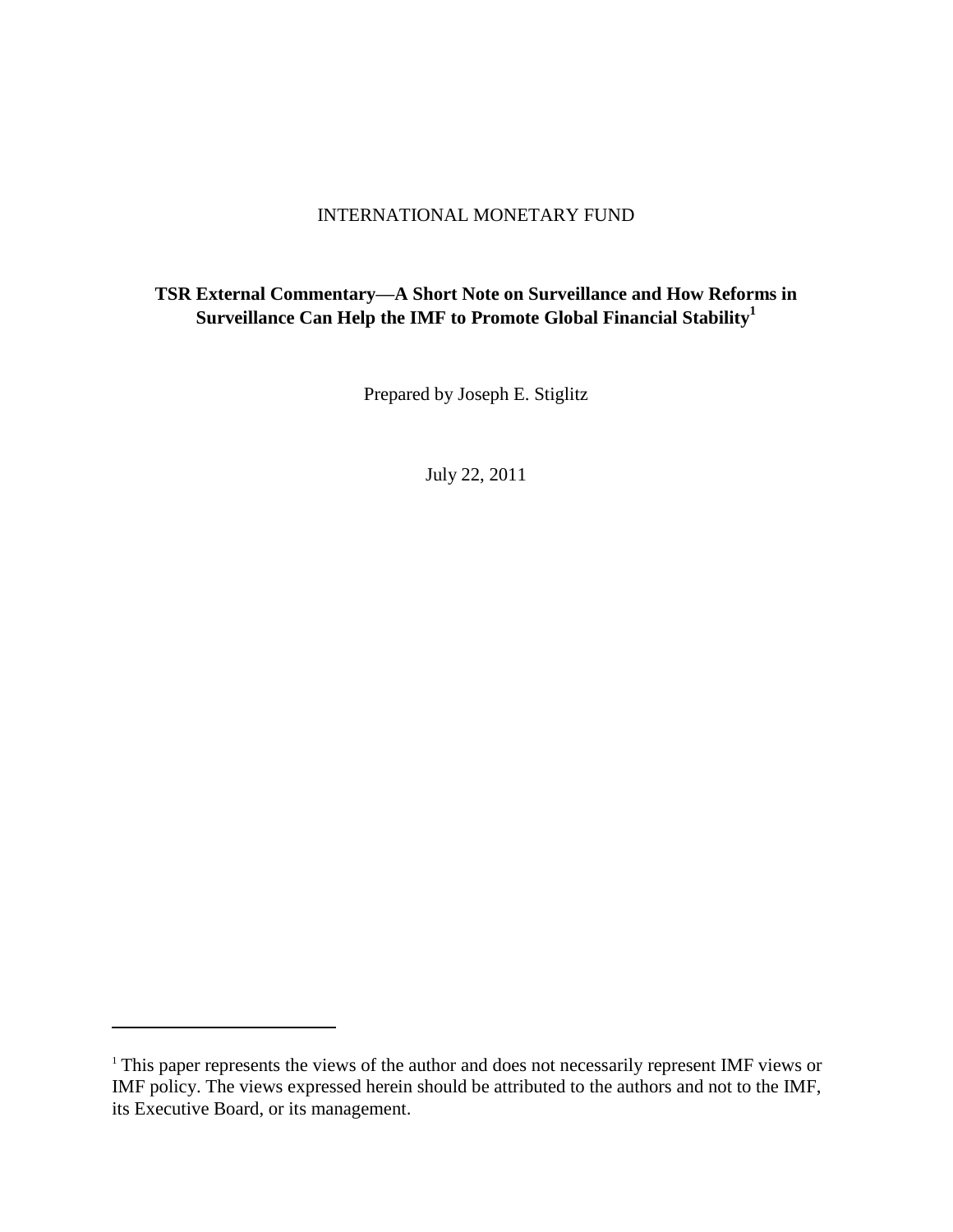# A short note on surveillance and how reforms in surveillance can help the IMF to promote global financial stability

### Joseph E. Stiglitz<sup>1</sup>

Surveillance has widely been viewed as a key instrument by which the IMF ensures member states adhere to the kinds of policies which promote global economic stability and through which the global macroeconomic coordination necessary for economic stability is achieved. Indeed, as Ocampo (2011) notes, "...the first objective of this institution is to provide 'the machinery for consultation and collaboration on international monetary problems.'" But there is also widespread agreement that there are major shortfalls in the achievement of these lofty objectives. Part of the problem has been in the view that countries—particularly those not borrowing from the fund—lack incentives to comply with the advice that would achieve such stability. Since those countries include virtually all of the systemically significant countries, if surveillance has an impact on global stability (as opposed to the well-being of particular countries) it is only the result of (i) a process of consensus building in which actions which they might previously have thought to not be in their interest were in fact in their national interest; or (ii) enough small countries, each of which is systemically insignificant, are affected in a meaningful enough way so as to have systemically significant effects.

Unfortunately, having influence on the systemically significant countries is very difficult. Each believes that they understand their own interests and global interests as well as, or better than, the IMF. They have their own analytic capacities, which they combine with a deeper understanding of their own economics, politics and self-interest, including a better understanding of their own political and economic constraints and a greater sensitivity to the trade-offs that they face.

For large emerging countries (and especially all countries other than the U.S.) the problem is compounded by several factors: (a) the historical dominance of the U.S.; (b) the historical dominance of U.S. "fresh water" economics; and (c) the historical dominance of financial markets. The three combined to give a set of prescriptions that placed excessive confidence in self-regulating markets (especially financial markets) and insufficient attention to unemployment and other dimensions of economic policy which are of concern to at least large segments of the population within the country.

Even in the United States, the second and third factors have undermined the impact of IMF "advice." I served as Chair of the Council of Economic Advisers under President Clinton. I know that the IMF surveillance had zero impact on our own thinking, though occasionally we worried that it might have an impact on others, but never saw any evidence that that was the case.<sup>2</sup>

 $^1$  University Professor, Columbia University. I am indebted to helpful discussions with Kemal Dervis and Jose Antonio Ocampo, and research assistance from Laurence Wilse-Samson.

 $2$  Matters may be slightly better now. In the view of some, the Clinton years were the peak of the "unipolar moment." For instance, in the European crisis, the IMF analysis is not only taken note of, but often looked upon (in some circles, including those that had formerly been very critical) far more favorably than that of the ECB.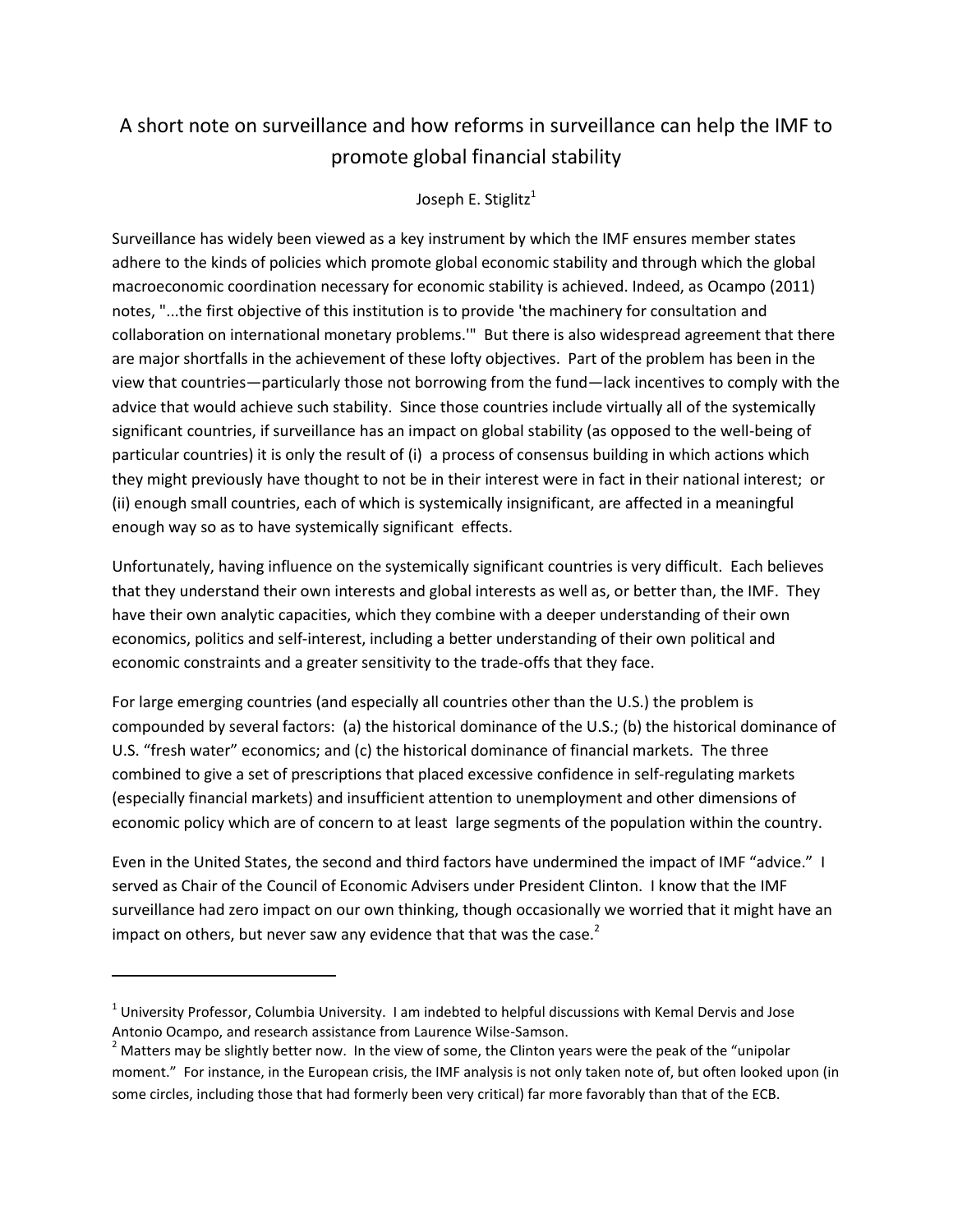The question is, can IMF surveillance have an impact on the systemically significant countries (for whom macro coordination is presumably important, because of the significant externalities that can arise from their actions), and if so, how? Of course, IMF can have some impact on those countries that turn to the IMF for assistance, but that is not likely to be the case for the systemically significant countries.<sup>3</sup>

The experience with the crisis provides both examples of why IMF influence may be limited, and how it can be exercised. There is, by now, widespread agreement that policy dictums supported by the IMF played a role in the crisis and its rapid spread: the crisis was in large measure a result of inadequate financial sector regulation and financial and capital market liberalization contributed to its rapid spread. The IMF should, of course, not be singled out: it was simply reflecting much of the conventional wisdom, emphasizing self-regulation, the role of rating agencies, reliance on capital adequacy, etc. Little or no attention was focused on issues that are now recognized to be critical: non-transparent over-thecounter derivatives, excessive bank interdependence, off-balance-sheet activities, countercyclical macroeconomic prudential regulation, the risks of too-big-to fail institutions. Early warnings from the BIS staff were probably more strident than from the IMF staff, though to be sure, these warnings were not heeded, and there is little reason to believe that had the Fund been more vocal in its warnings, that that would have altered the course of events.

I should emphasize that there were some prominent economists who had warned of the risks. The crisis was not, in that sense, unpredictable or unanticipated. It was just not part of the prevailing "conventional wisdom," with dictums suggesting that low inflation was necessary and almost sufficient for stability; that because markets are efficient, there is little reason to worry about bubbles; that even if bubbles existed, one couldn't be sure until after they broke; that monetary authorities had limited instruments; and that the interest rate was a blunt tool, with likely adverse effects were it to be used to control asset inflation as well as CPI inflation.

On the positive side, the Fund did play a very positive role *after* the breaking of the bubble in assessing the potential magnitude of the losses, and warning of the serious consequences (at a time when some prominent monetary authorities were giving assurances that the risks were well contained). But the call to action, while widely noted, seems to have had less of an impact in the systemically significant countries than one would have hoped (though more recent disclosures suggest that there was some behind-the-scenes activity). <sup>4</sup>

The good news is that there is widespread acceptance of not only the presence of important macroeconomic externalities, but of their importance. For years, there have been warnings of a disorderly unwinding of global imbalances. The reserve system, with so much seeming dependence on the currency of a single country (or a couple of countries) seems an anachronism in the multipolar world

 $3$  The Greek and Irish crises illustrate, however, that in a world of high interdependence, even seemingly systemically insignificant countries can have systemically significant effects, especially if they are interlinked with systemically important countries. (Lack of transparency in financial markets contributes to this, since that increases the uncertainty about the consequences, say, of a default on the part of a country.)

 $^4$  Though critics like Aiyar (2010) cite statements coming from the IMF even just before the collapse of Lehman Brothers that paralleled those of Bernanke that the risks were contained.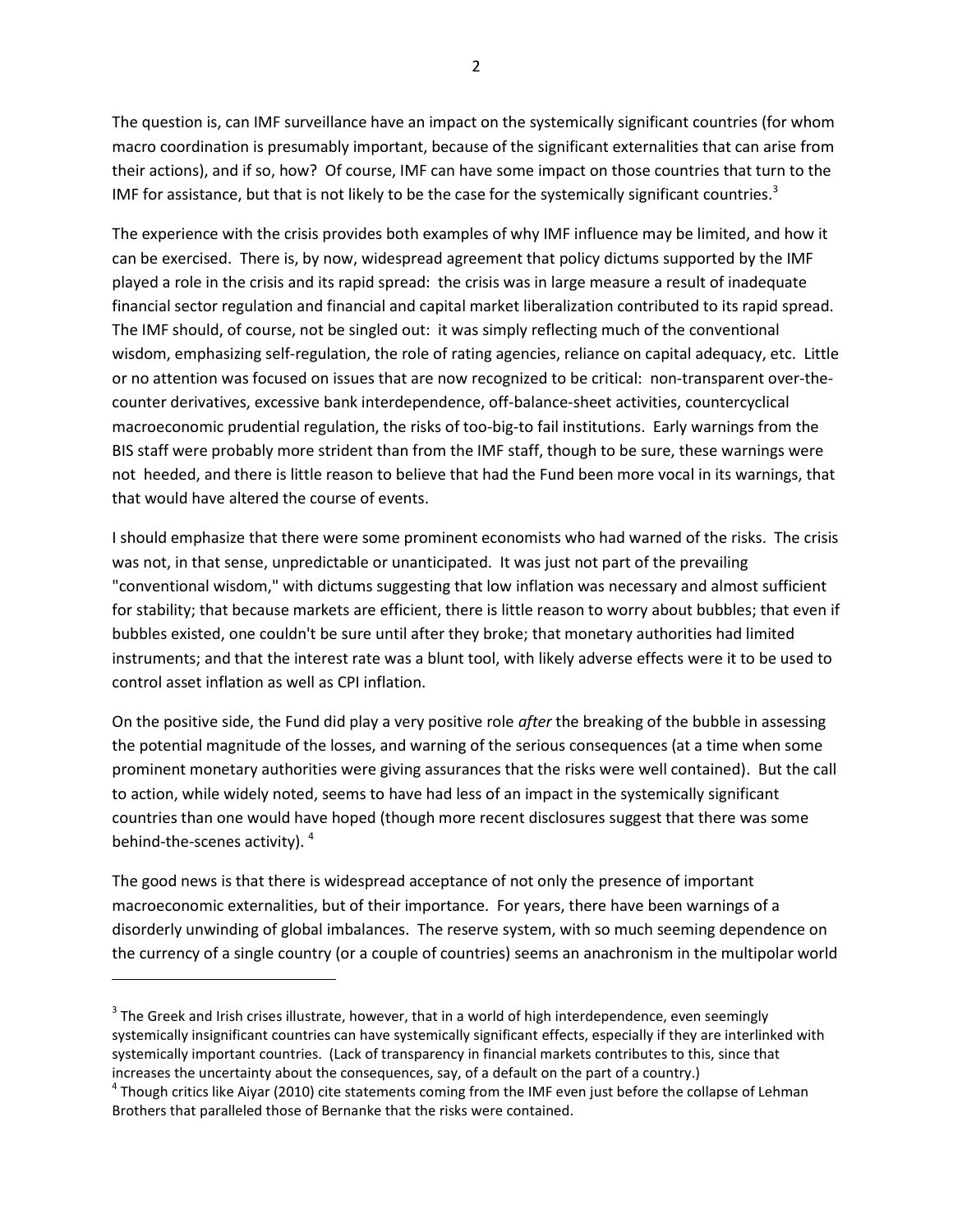of the 21st century, and many scholars believe that the current system contributes to global instability. In the aftermath of the financial crisis, there is a recognition of the importance of financial regulations, including those affecting cross-border flows; but there is also a recognition that unless there is a modicum of harmonization, there will be forces for arbitrage, and actions to limit the extent of such arbitrage will lead to fragmentation of the global financial markets. More generally, the absence of adequate macroeconomic coordination has led some countries to take actions to prevent what they believe are the effects of the monetary policy of other countries that have also contributed to global capital market fragmentation.

In this context, then, the question of how multilateral surveillance could be designed and implemented in a way to make it more effective, in particular in advancing multilateral coordination among systemically significant countries, takes on increased importance. Indeed, in the aftermath of the crisis, the G20 realized the need for a better early warning system, in which IMF surveillance of the systemically important countries and their policies would play a key role.

This report suggests four important reforms:

1. Broadening coverage of surveillance, seeing issues such as inflation, within a broader economic and social context.

2. Broadening the range of models underlying the analysis, recognizing that those that were implicit or explicit in earlier analyses were flawed or at least lack the support of significant fractions of the affected countries.

3. Broadening participation in surveillance.

4. Enhancing the role of the IMF as "mediator," looking for compromises which take into account the divergences in interests and perspectives, as solutions to problems of global collective action.

Out of this it is likely that fewer strong prescriptions will emerge. There will be increased sensitivity to trade-offs and to uncertainties. Lower inflation might be desirable, but there will be costs, and we need to assess both their distributive and intertemporal incidence. When, however, there is broad support for a particular set of measures, it will make the impact of such consensus all the more effective. For instance, economists of different persuasions may well agree that a country that is living beyond its means must engineer cutbacks.

One might argue that, if the current focused surveillance has limited effectiveness, then why should we expect broadening—weakening its current focus—to have a positive effect? The answer is simple: When an institution that is seen as reflecting the interests of financial markets says that there should be less financial regulation, it has no impact. It is what we expect such special interest groups to say. Much of what the IMF says today is not taken as seriously as it might (or should) be because it is seen as reflecting particular sectoral interests (the financial sector), giving short shrift to other concerns, such as those of workers. It is seen as reflecting particular national interests (the controlling groups, the G-7, and particularly the US), rather than global interests. And it is seen as reflecting particular models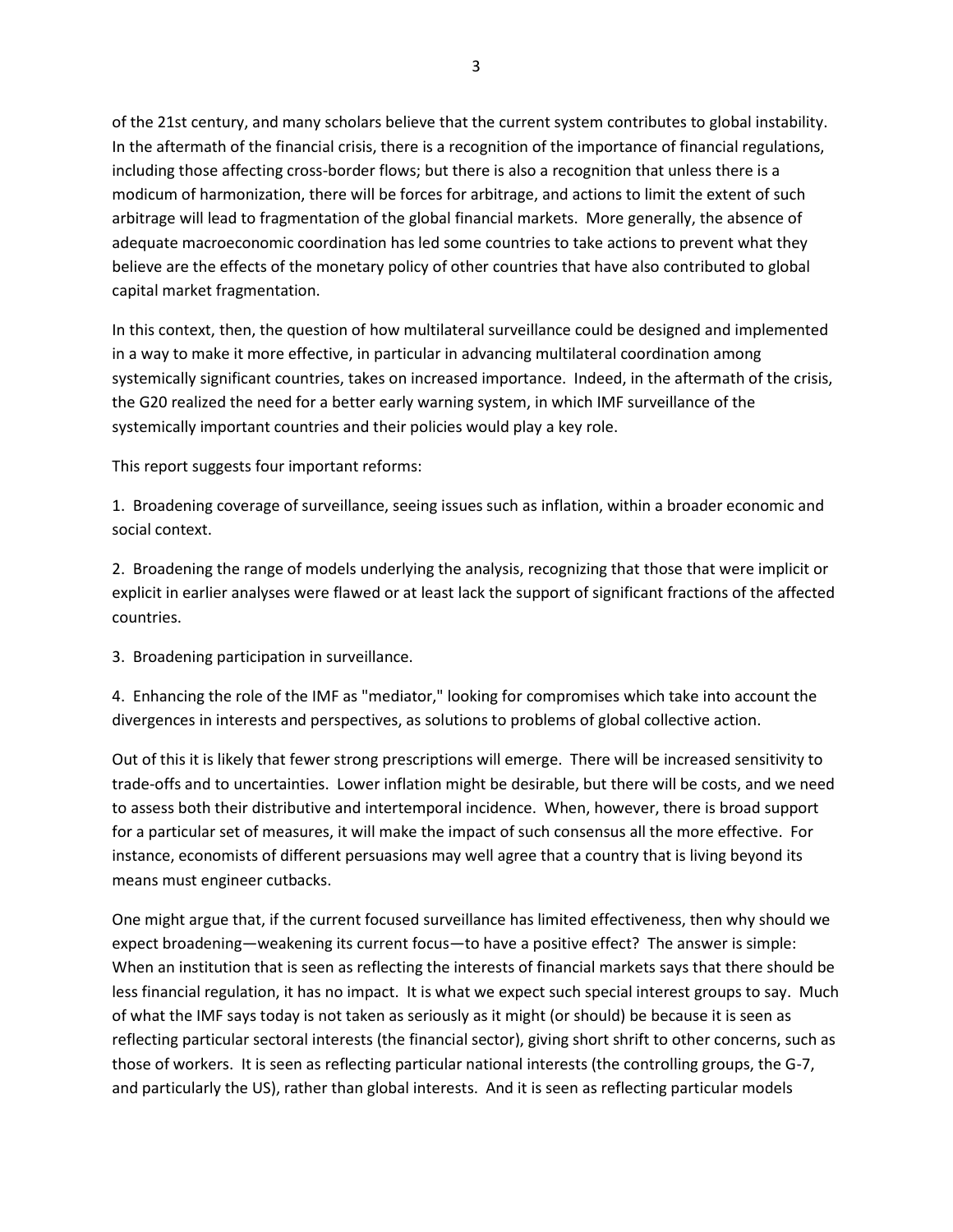(which presume that markets work well, except in the isolated instances when they do not, when the remedy is a massive bail-out). To be sure, each of these special interests and perspectives reflects an important constituency in the global economy. But the knowledge, or even the belief, that IMF views are so shaped hinders their acceptance by others; it hinders the influence that they might have.

Some have argued that what is missing is an IMF enforcement mechanism: there is no way of punishing those whose actions diverge from the "public good," in the way that the WTO has an instrument (trade sanctions)that can be imposed upon those that engage in protectionist actions. If there were consequences to a failure to cooperate, then cooperation would be more easily forthcoming. Though (almost tautologically) that would be true, given the lack of confidence that particular proposals of the IMF would actually lead to Pareto-superior outcomes (rather than to outcomes that would benefit the US or the Western financial sector), there is understandably a reluctance to grant the IMF significant enforcement powers. Indeed, in the aftermath of the crisis, the reluctance should be all the greater: if the kinds of policies that it had advanced had been more widely adopted (such as deregulation and capital market liberalization), the crisis would have been all the more severe; if privatization of social insurance schemes had been taken further, the social consequences of the crisis would have been all the more severe.

Even if the governance of the IMF were fundamentally reformed, so that voting rights more accurately reflected today's economic circumstances, there is a fundamental disconnect between such governance and democratic governance within most countries, where voting is allocated on the basis of one person/one vote. Domestic interests do not necessarily coincide with economic power, and so it is not a surprise that many democratic countries would be reluctant to cede substantial authority to an international institution where power is allocated in another way. In short, the reluctance to grant enforcement power to the IMF is not likely to be resolved even with a successful conclusion of on-going debates about the restructuring of IMF governance.

In the following paragraphs, I expand briefly on each of these reforms.

1. Broadening coverage of surveillance

Surveillance is aimed at assessing a country's economic performance. But judgments are based on the performance of certain indicators. The questions are, which indicators are used, how are they used, and what weight is given to each? In principle, the focus should be on variables of interest in their own right, not on intermediate variables. Intermediate variables are of importance when there is a clear relationship between those variables and the ultimate variables of interest, either today or in the future; and when those intermediate variables can be more accurately or easily assessed than the variables of ultimate interest. The variables of ultimate interest are the well-being of the citizens of the country, today and in the future. GDP per capita is typically used as the metric, but as the international Commission on the Measurement of Economic Performance and Social Progress pointed out, there are serious (and correctable) deficiencies in that measure. If one were to look for a pair of numbers that best assessed where the country is today and its prospects for the future, perhaps they would include median income per capita (appropriately defined) and wealth (and the change in those variables). With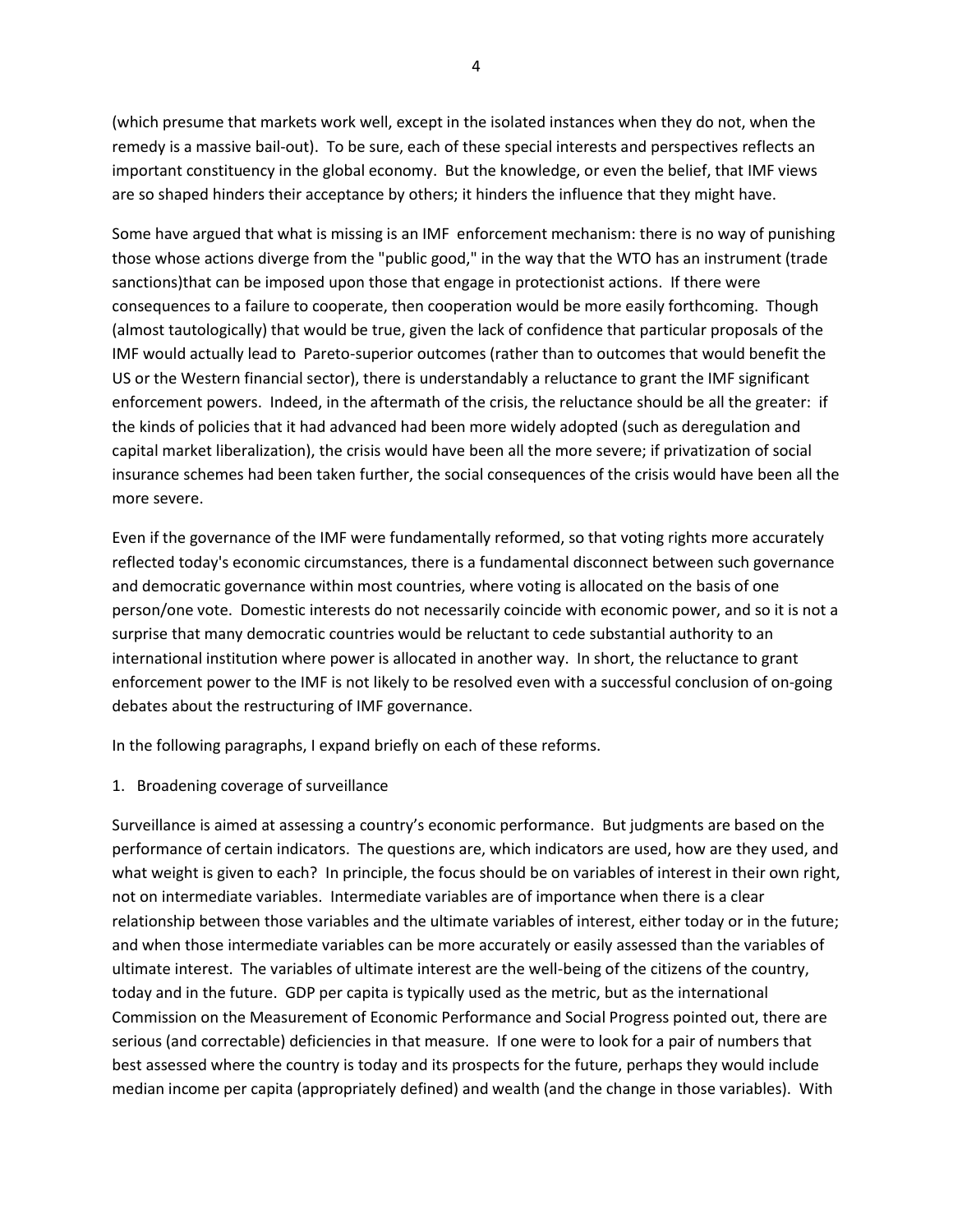a recognition that inequality may be of direct concern to shaping the nature of society as well as for economic stability, good indicators of inequality would be desirable.<sup>5</sup>

The Commission also noted that employment had a direct impact on well-being, beyond the income to which additional employment gives rise. High levels of unemployment also contribute to increased inequality and lowering of median income.

The IMF has focused a great deal on inflation, presumably because of its link with stability and inequality. The latter is questioned (at least in some schools of thought, at least in countries where labor markets are competitive, and so respond to increasing prices, and where social insurance is adequately indexed). Some economists have argued that a focus on *price* stability may come at the expense of greater *real instability.* 

Instability itself is of concern because it may lower welfare (in the absence of adequate insurance), lower growth, or increase inequality. But whether it is real or price instability which has greater adverse effects remains a question in dispute.

In the past, surveillance also assessed a country's policies, with a clear view of there being a link between those policies and certain intermediate variables (and presumably thereby, certain variables of ultimate concern).

Prior to the crisis, certain prescriptions (like capital market liberalization) were viewed almost as objectives on their own, with some surprise when it was shown that such policies may actually increase instability and lower growth.

In short, surveillance that simply reports that a country has "high inflation" and therefore suggests that interest rates should be increased probably will (and probably should) have limited impact. What is needed is a careful laying-out of the diagnosis, the alternative responses, and the effects of each. (The link between the observed variable and the variables of interest depends, of course, on an understanding of how the economy functions, and that in turn may be highly dependent on the "model" of the economy, a subject discussed in the next section. For instance, low inflation may not be an unmitigated blessing, if it is the result of exchange rate appreciation, related to large and unsustainable capital inflows, even if in the short run, it is accompanied by high measured growth. On the other side, during crises, rising inflation may be due to depreciation; if authorities respond to the inflation with monetary tightening, the recession is worsened—so again inflation may be a wrong signal.<sup>6</sup>)

The Fund might take a view of which of the alternative courses they prefer and why, but the fundamental point is that *there is seldom a Pareto dominant policy,* one which, taking into account all

<sup>&</sup>lt;sup>5</sup> The IMF 2005 issues paper on multilateral surveillance in fact sets out a broad reach. While surveillance focused on exchange rates, it argues that an appraisal of exchange policies must take into account broader economic objectives: "financial stability, the promotion of sustained sound economic growth, and reasonable levels of employment." (citing the 1977 Decision).

 $^6$  All of this points to limitations in inflation targeting as the basis for monetary policy. See the further discussion below.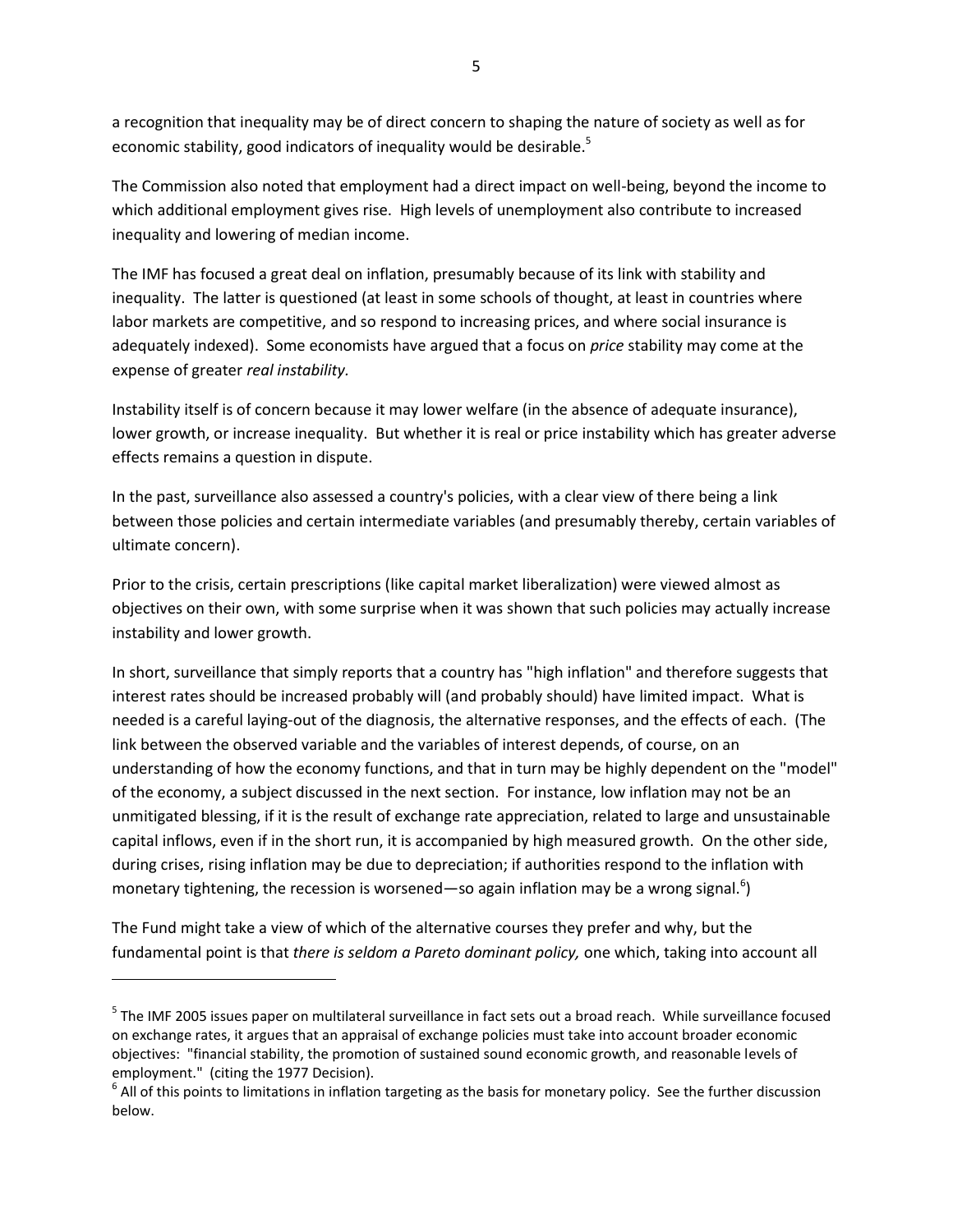the risks, is optimal for all parties. And so long as that is the case, the choice among the alternatives must be a political one, to be made by the responsible authorities within the country.

As an example, some economists believe that how a country should respond to inflation should be highly dependent on the source of inflation—whether it is a result of excessive tightness in domestic labor markets or "imported" through global increases in oil. In this view, monetary policies centering on inflation targeting are likely to be misguided. If the country is already suffering from high unemployment, raising interest rates is likely to create more unemployment, lower wages further, and do little to influence the source of concern. If the source of inflation is imported food prices, in a country where the poor are highly dependent on imported food, then the impacts on the poor will be severe, with little benefits. (Of course, today, even most advocates of inflation targeting take a more nuanced approach, "flexible inflation targeting.")

Advice warning about the risks of regulation may be relevant in some contexts, but those concerned about inequality cannot ignore (as so many Western governments did) abusive, predatory lending practices. Discussions of deregulation often seem to ignore the legitimate reasons that regulation was adopted in the first place. Thus, the focus of discussion should not have been just on deregulation, but on how the regulatory objectives could best be achieved.

Surveillance has to focus simultaneously on the short run and the long run. The crisis also illustrated the inability to separate out structural issues from macroeconomic issues. If the analysis indicates that inequality contributes to instability, then surveillance has to take within its purview what is happening to inequality.

At the same time, surveillance has to be sensitive to issues of data availability. For short-run analyses, particularly, variables of intermediate interest may have to be relied upon in the absence of more up-todate data on other variables. At the same time, there has to be sensitivity to differences across countries: in emerging markets, one should focus on changes in the degree of informality, because that, rather than open unemployment, may be a major mechanism of adjustment in labor markets. In the US, the broader measure of unemployment (U-6), which includes discouraged workers and those working part-time involuntarily, may be a better measure of slack in the labor market than the formal unemployment number.

There is sometimes a concern not just about emphases (too much on inflation, too little on employment and inequality), but about gross omissions. The anticompetitive practices of the financial sector in its running of the payments mechanism, the risks of floating rate mortgages or of abusive lending practices, or of derivatives and excessive financial sector interdependence, the possible adverse consequences of flash trading, the dangers of securitization, etc., are all important critiques that were perhaps given short shrift in surveillance. The crisis showed that there can be first-order impacts not just on well-being and the distribution of income, but directly on economic stability. Most of these critiques were voiced well before the crisis. But even more so, because insufficient attention was given to these, surveillance has been seen as "unbalanced," undermining its credibility.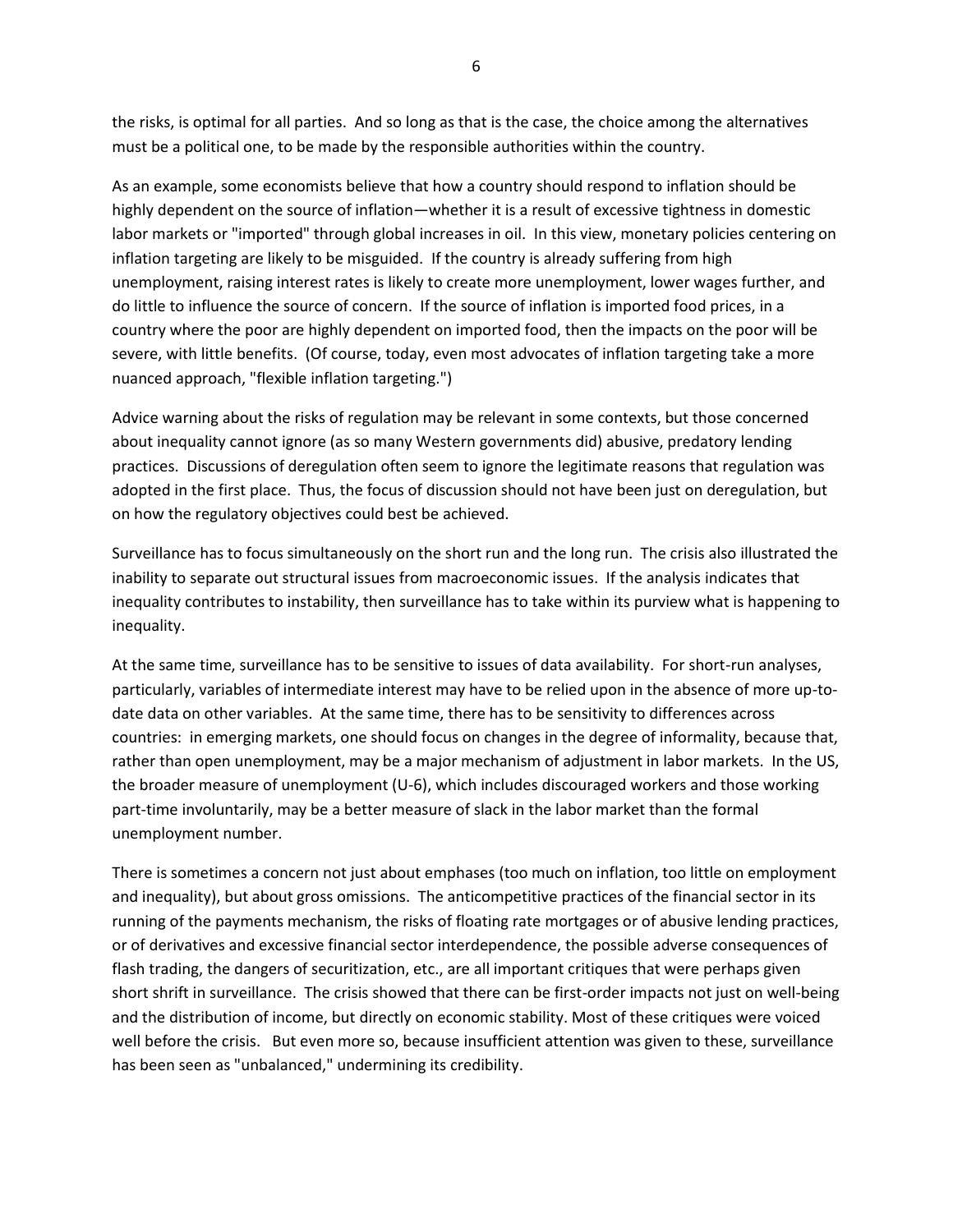Part of this lack of balance reflects (and is reflected in) prevailing models that shaped views about how a deregulated economy would work.

#### 2. Broadening the range of models underlying the analysis

l

There is now widespread recognition that the models that economists relied upon and which provided guidance to policymakers before the crisis were badly flawed.<sup>7</sup> At the very least, the models did not predict the crisis, the most important economic event in three quarters of a century—and prediction is the critical test of any theory. This is not the occasion to review the many deficiencies and doubts about the standard models (from the lack of attention to the details of banking and the shadow banking system, to the market imperfections arising out of information asymmetries, including those associated with agency and corporate governance, to the problems that arise from excessive interdependence.) While IMF models before crisis feted the benefits of economic integration, after the crisis they focused on the risks of contagion—risks that increase with financial market integration. A coherent approach would have balanced the benefits of integration with the costs and focuses on architectures that minimized the latter while maximizing the former. Before the crisis, a growing body of work had focused on precisely such issues, but unfortunately this work was not incorporated into much of the IMF's analysis, particularly in relationship to surveillance. (Some research reports did highlight some of the problems.)

Views about how the economic system works are a hotly contested topic within many countries and within academia. It should be obvious that labor markets do not instantaneously clear; yet many of the mainstream models assumed that they do. When pressure was put to incorporate unemployment, the advocates of these models typically introduced search models, which can explain frictional unemployment, but has little to say about the high levels of cyclical unemployment currently being observed. There is likely to be a lively debate in the next few years about the extent to which the current unemployment is structural, but even if unemployment is largely structural, there are models that argue that Keynesian policies combined with active labor market policies can be part of an effective response. The problem is that the models that were often at the center of IMF analyses (and hence surveillance) assumed that markets worked well, and thus the focus was on government interference with markets. If, however, one believes that markets often don't work well, surveillance should focus on market failures and how government is failing to correct them.

This is especially important in multilateral surveillance, where there needs to be more concern over how government failures on the part of systemically significant countries like the US to adequately regulate their own markets might have spillovers on others.<sup>8</sup> But it should be emphasized that the exchange rate is only one way by which cross-border effects are realized and which give rise to external

<sup>&</sup>lt;sup>7</sup> See Stiglitz (forthcoming-a) and Caballero (2011). I should add, however, that not everyone shares this view. Bernanke (2010), in particular, has argued that the models were fine; there was just a failure in economic management, in the details of the implementation of policies emanating from the models. The broad consensus, though, at the IMF conference and at the INET Bretton Woods conference this spring on rethinking macro-models was that there were serious deficiencies in the conventional formulation.

 $^8$  In the aftermath of the crisis, the IMF has recognized the importance of cross-country spillovers. See IMF (2010).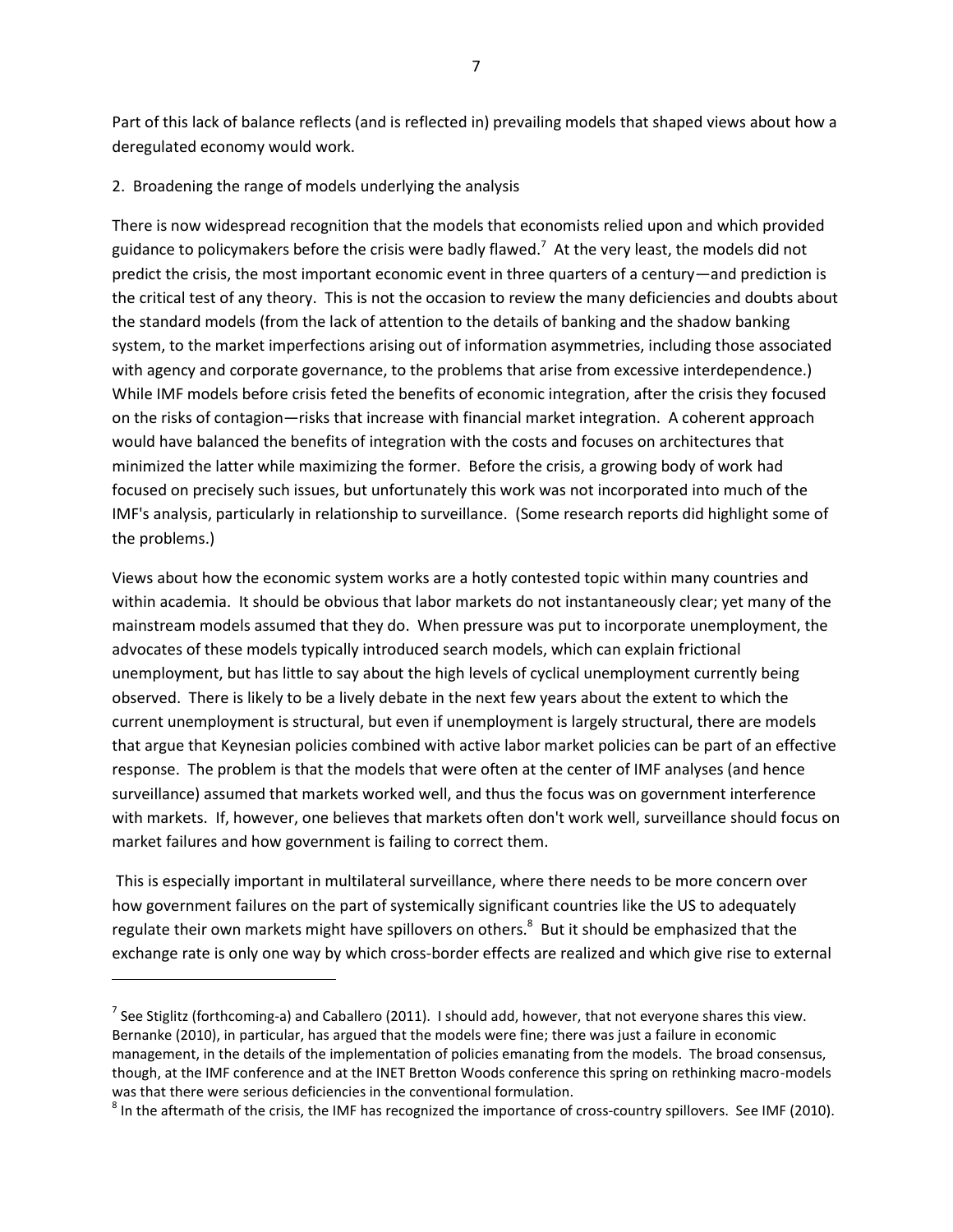imbalances, and that exchange rates themselves exercise their effects in part (some would argue mainly) through capital flows—and it is especially short-term capital flows which give rise to instability. Country A may have a surplus because other countries have imposed trade restrictions, e.g. on their exports to that country. Exchange rates are relative prices, and actions by all parties affect both exchange rates, and the external imbalances associated with any given level of exchange rates. Restrictions on inflows of capital (e.g. investments by Sovereign Wealth Funds) can lead to a lower exchange rate, even if that is not the motive of the restriction.<sup>9</sup>

Policy advice is always done in the context of uncertainty—uncertainty about the data, and about where the economy is going—but there is also uncertainty about the structure of the economy and how best to model it. To pretend that modern scientific economics has resolved these uncertainties, or even reduced them to an extent that there is broad agreement around major policy tenets, is simply wrong. This kind of hubris contributed to the crisis. (It is not, for instance, even a settled matter whether optimal interventions should take the form of price or quantity interventions, in a world in which there are an incomplete set of risk markets—contrary to the presumptions in neoclassical analyses, which assume perfect markets. $)^{10}$ 

Hence, for IMF surveillance to be more effective, there needs to be more explorations of the consequences of different ways of modeling the economy. If, for instance (as some recent IMF papers suggest) inequality contributes to instability, then making labor markets more flexible may not only lead to more inequality, but more instability. If, as many economists believe today, there is a deficiency of aggregate demand in many countries, more labor market flexibility may lead to higher, not lower, unemployment. If, as Irving Fisher argued, deep recessions and depressions are related to a debtdeflation cycle, then so are more wage and price flexibility risks pushing the economy further into recession. $^{11}$ 

 $\overline{\phantom{a}}$ 

 $^9$  But as we have noted elsewhere, ascertaining motives is difficult. Rodrik argues, for instance, provides empirical support that real exchange rate suppression can improve growth, and Stiglitz (forthcoming-b) explains why this may be particularly so in the presence of other restrictions on industrial policy. Thus, "unfair" trade agreements (or at least trade agreements that restrict countries' freedom in pursuing growth-enhancing industrial policies) have implications for the appropriate exchange rate policy. Conventional stances on trade policy, which ignore impacts on dynamic comparative advantage, and therefore the long-term growth potential of emerging and developing countries, will (and should) be treated with some skepticism.

<sup>10</sup> To the extent that exchange rates matter, it is *real exchange rates,* not nominal exchange rates. The *real*  consequences of temporary misalignments of nominal exchange rates depends, of course, on adjustments of wages and prices, which may differ across countries and over time, and have to be modeled. There may, of course, be disputes about how to measure real exchange rates. It is worth noting that the *Economist* (November 10, 2010) suggested that even then, since 2005 the yuan had appreciated 45% against the dollar—half as a result of an increase in unit labor costs.

<sup>&</sup>lt;sup>11</sup> It is important, however, to note differences in the types of labor market flexibility. For example, flexibility in hiring and firing combined with strong support for job search and strong unemployment benefits as well as training programs a la Scandinavia don't have the negative macro and distribution effects of flexibility without such programs. This illustrates that what is required is more subtlety in the analysis. (Some theoretical models based on information imperfections—variants of the Shapiro-Stiglitz no-shirking model—even show that increasing labor market flexibility in the narrower sense of reducing penalties for firing workers results in higher unemployment.)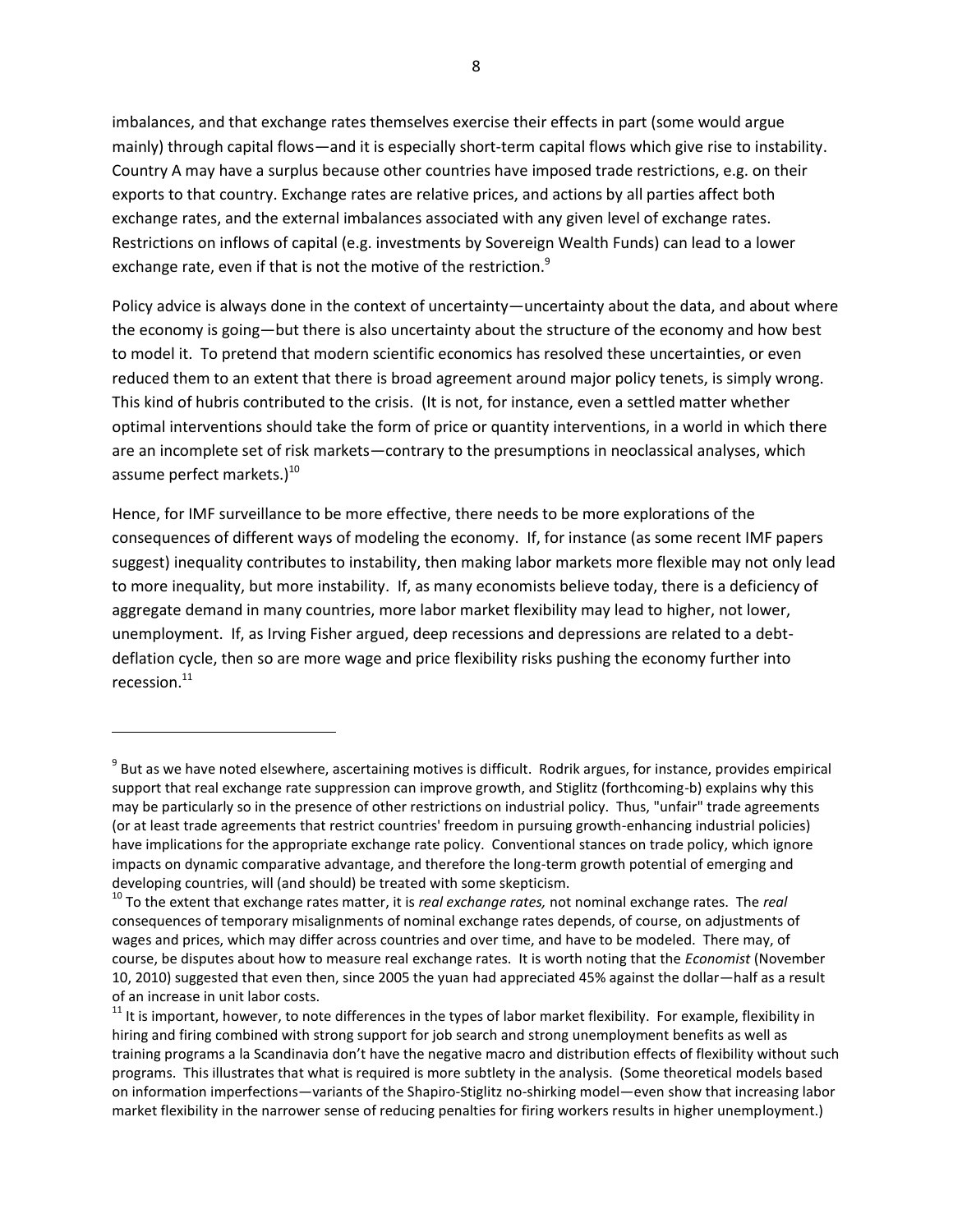9

Empirical economists are prone to cite econometric studies to buttress their positions, and such studies and empirical regularities are useful, but need to be used with great care. An analysis, for instance, of fiscal multipliers when the economy is near full employment is of little relevance to the current situation where unemployment is high. An analysis of the multipliers associated with tax reductions "normally" may be of little relevance to a situation where individuals are facing high risks of unemployment and are burdened with a legacy of debt.

Those inside a country may be far more sensitive to the institutional nuances and the appropriateness of standard models to their current situations than outsiders. It is not just stubbornness and pigheadedness that leads those in the country to resist the advice of outsiders. They may feel that outsiders may have other objectives (as discussed in the previous section), or they may feel that outsiders' models do not adequately reflect what is going on in their country.

To return to an earlier example: An undervalued exchange rate may *typically* lead to inflation in the context of a country which is growing very rapidly; but that may not be the case in a country which has effective administrative control of large parts of its banking system, and can use administrative measures to affect other sources of aggregate demand. Such administrative controls may lead to distortions, but these may pale in comparison to the distortions evidenced in the markets' allocation of capital in some Western countries. Models that do not adequately reflect such important differences across countries will not be taken seriously.<sup>12</sup>

3. Broadening participation in surveillance.<sup>13</sup> This paper has been largely concerned about how to make IMF surveillance more credible, by broadening the range of models and coverage. But the IMF is, in many quarters, viewed as reflecting disproportionately the interests and perspectives of financial markets. Workers are more concerned about unemployment, and rhetoric about inflation having its worse effects on workers has never been fully persuasive. Most would rather have a little more inflation if it led to higher levels of employment. It is high unemployment that typically leads to weakening of real wages. Nor have workers and their representatives ever been fully convinced by natural rate arguments that say that there is no trade-off. Some form of participation on the part of workers, small businesses, civil society, etc. could garner more support for surveillance. This is especially important in

 $\overline{\phantom{a}}$ 

 $12$  Part of the difficulty that has been encountered in exchange rate surveillance arises from markedly different views of the links between the exchange rate and other economic variables. Lavigne and Schembri, for instance, note that "all core policies (monetary, fiscal, exchange rate, and financial sector) could have a direct effect on external stability, without necessarily being reflected in large real exchange rate movements." Moreover, exchange rate intervention is criticized (inconsistent with Article IV, section 1 (iii)) if its goal is "to increase exports." Ascertaining motives, however, is difficult. An increase in exports can be viewed as an incidental effect of monetary policies designed to remedy a shortfall of demand; but monetary policy could also be designed to stimulate aggregate demand *through an increase in exports as a result of an induced change in exchange rate.*  <sup>13</sup> See also Lombardi and Woods (2008) who argue that "For the IMF to undertake more effective surveillance would require a reinvigoration of the collaborative machinery of the organization .... By adopting processes that foster greater engagement among member countries, the IMF could not only better undertake surveillance but could better fulfill its role as a mechanism for multilateral cooperation." Greater engagement entails engagement of more than the finance ministry or financial markets.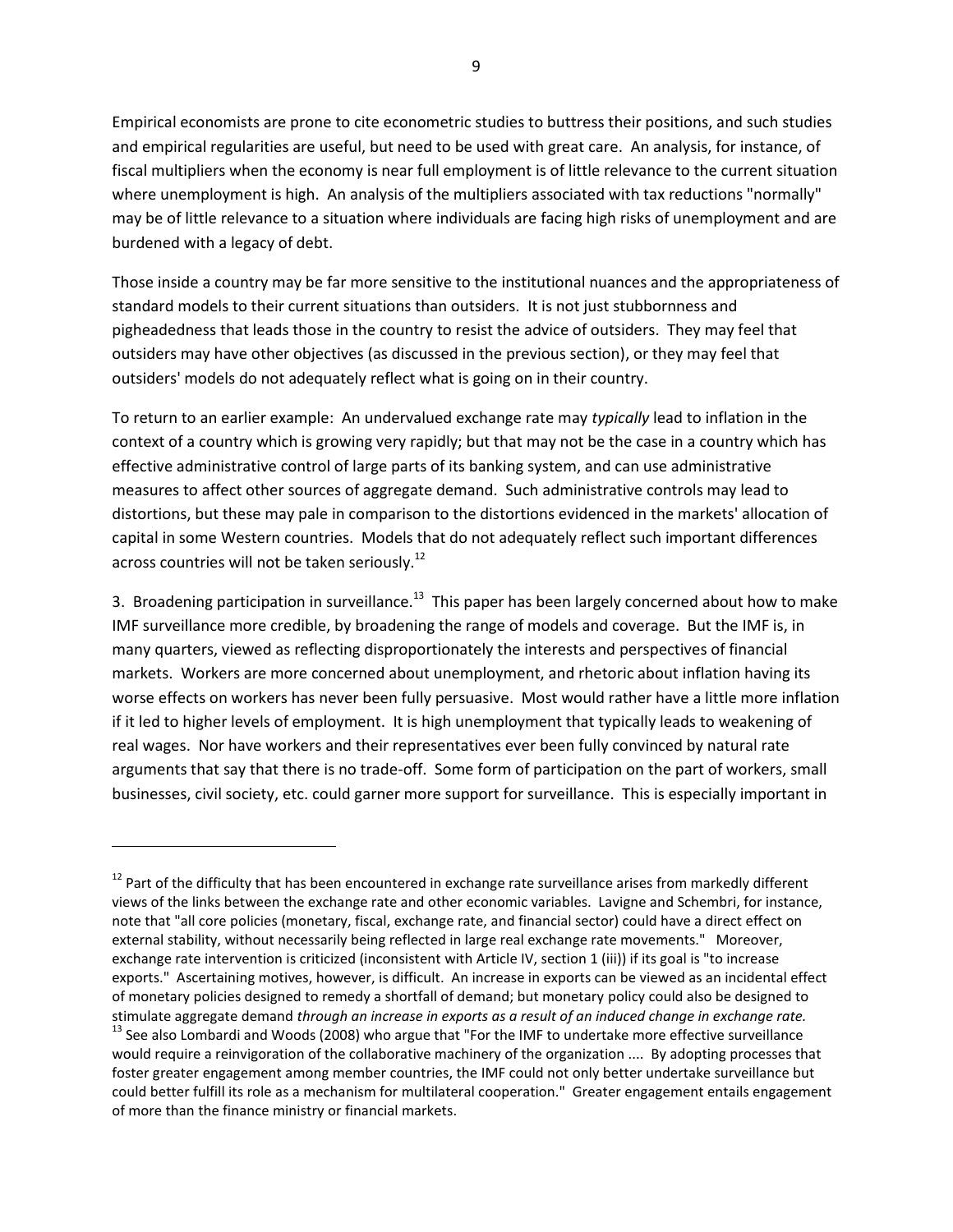the systemically significant countries, where IMF influence is exercised not through conditionality, but through persuasion.

4. Enhancing the role of the IMF as "mediator,"

As difficult as the issues are that I have discussed so far for bilateral surveillance, matters are even more problematic when it comes to multilateral surveillance, for arriving at frameworks for global economic cooperation. Alternative policy frameworks may have different impacts on different countries as well as different groups within a country—again, there is seldom a Pareto-dominant strategy, especially in the short run (within the time horizon of most of the political actors). And while, in principle, countries can engage in explicit or implicit compensation to offset losses incurred as a result of the choice of a particular policy, this is especially hard to do in the international context.

Indeed, while there is, as I said before, widespread recognition of the importance of externalities, the systemically significant countries are likely to pay little attention to those externalities when engaging in policies that they think of as centered primarily on domestic concerns. A lowering of the interest rate will be justified as stimulating the economy, responding to concerns, say, of domestic deflation; but such a policy will likely also have an effect on exchange rates, with global repercussions on trade patterns. Normally, these exchange rate effects might be thought of an "incidental" effect—collateral damage. But how should we think of the situation where domestic credit channels are blocked, interest elasticities of investment are low, and a—or even *the*—major channel through which the policy stimulates the economy is the competitive devaluation?

Agricultural subsidies in some advanced industrial countries are directed at helping farmers in their country, but when the subsidies are large, and the country is systemically significant, these drive down agricultural prices. Since farmers in many countries are among the poorest citizens, this contributes to inequality. For an emerging market to respond by subsidizing its own farmers would take away money badly needed for growth or education or health. A natural response is to impose countervailing duties, but globally unfair trade agreements may proscribe such a response. Is it wrong for a country in setting its own exchange rate to take into account the impact on its poorest citizens of the rich country's subsidies to its rich and political powerful farmers? Both actions have generated externalities, and a discussion that does not begin by at least acknowledging this is not likely to go far. (The difficulty of ascertaining whose action is imposing an externality is one of the central themes in the law and economics literature growing out of the work of Coase.)

Not surprisingly, reaching agreements on policy responses (e.g. on how to deal with global imbalances or reform the global reserve system) has proven difficult. Countries differ in their diagnoses, the sets of concerns that they bring to the table, in the models they use. Obviously, what is required is a global general equilibrium model, in which the effects of each systemically significant country on the global equilibrium can be assessed. But given the lack of consensus on the adequacy of models currently used to describe what happens within a single country, getting consensus behind any such global model will prove difficult.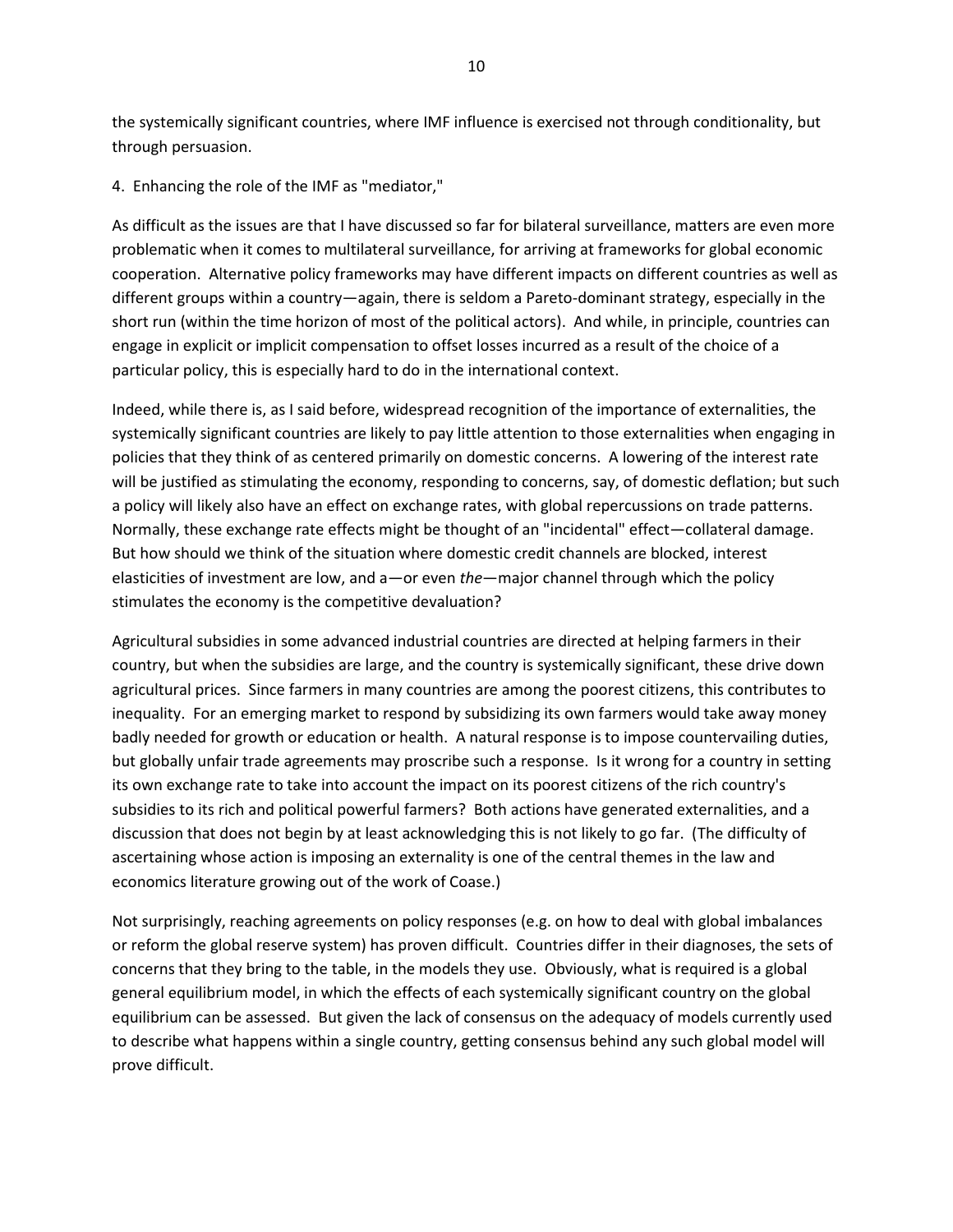Fortunately, in addressing many of the central issues, what is required is not econometric precision (even if one could obtain that), but broad understandings. Here, I think, the IMF could have an important role as a mediator, in developing consensus around certain policies that could enhance global growth and stability.<sup>14</sup> But if the IMF is to do this, it has to be seen to have successfully moved along all of the first three reforms that I have described.<sup>15</sup>

Consider, for instance, the highly contentious debate about China's exchange rate. The US has sometimes taken the position that China should let its exchange rate be market determined. But this approach pays ideological homage to the wonders of unfettered markets, something that even many Americans are doubtful about after the crisis. China is probably reflecting the view of most economists today in arguing for a managed exchange rate. Of course, even if China had a totally market-determined exchange rate, but simultaneously lowered interest rates, and took other regulatory measures, the effect of which would be to lower the exchange rate, the U.S. would not be happy, even if China had legitimate domestic reasons for taking these actions. This suggests that the real concern is not a more flexible exchange rate system, but a lower exchange rate. Sometimes, the US seems to argue that China should do this because it is in its own best interest. In doing this, there is a certain condescension that the US would know better than China what is in China's own best interests. Other countries are likely to view themselves as knowing better what is in their own best interests than the US (or the IMF), and they may be skeptical about whether those who make such claims have another agenda (namely, pursuing their own interests).

This is where the IMF could have a distinct advantage, if it could distance itself from its largest shareholders (which may, in fact, be difficult). But if the IMF is to be credible, it cannot be seen as reflecting primarily the views and interests of Western financial institutions either—or employing models which rest on assumptions which are suspect.

To return to the example, mediated solutions look for policies in which everyone could (in principle) gain. A growth strategy—in which the US took policies which enhanced its growth, or the world collectively did so, and as global growth increased, China committed itself to increase its exchange rate- might be an example. The growth would alleviate worries that appreciation would leave large numbers of individuals unemployed.

Similarly, the IMF could play a constructive role in reforming the global reserve system, by explaining forcefully how reserve build-ups diminish from global aggregate demand, with particularly adverse

<sup>&</sup>lt;sup>14</sup> In this context, there is considerable discussion of alternative "venues." As the UN Commission on the Reform of the International Monetary and Financial System (2009) emphasized, the G20 lacks representativeness and political legitimacy. Indeed, some (such as Ocampo) have suggested that it is peculiar that a representative global institution should be serving an ad hoc mechanism.

<sup>&</sup>lt;sup>15</sup> That is, if multilateral surveillance is to be effective, there has to be broader scope, better models, and more participation. As our analysis has emphasized, one can't focus narrowly on one or two variables (like nominal exchange rates or trade deficits). These variables have to be seen within a broader context that includes, for instance, the unemployment rate, inequality, the wage determination process, and the policy challenges facing the country and the instruments available.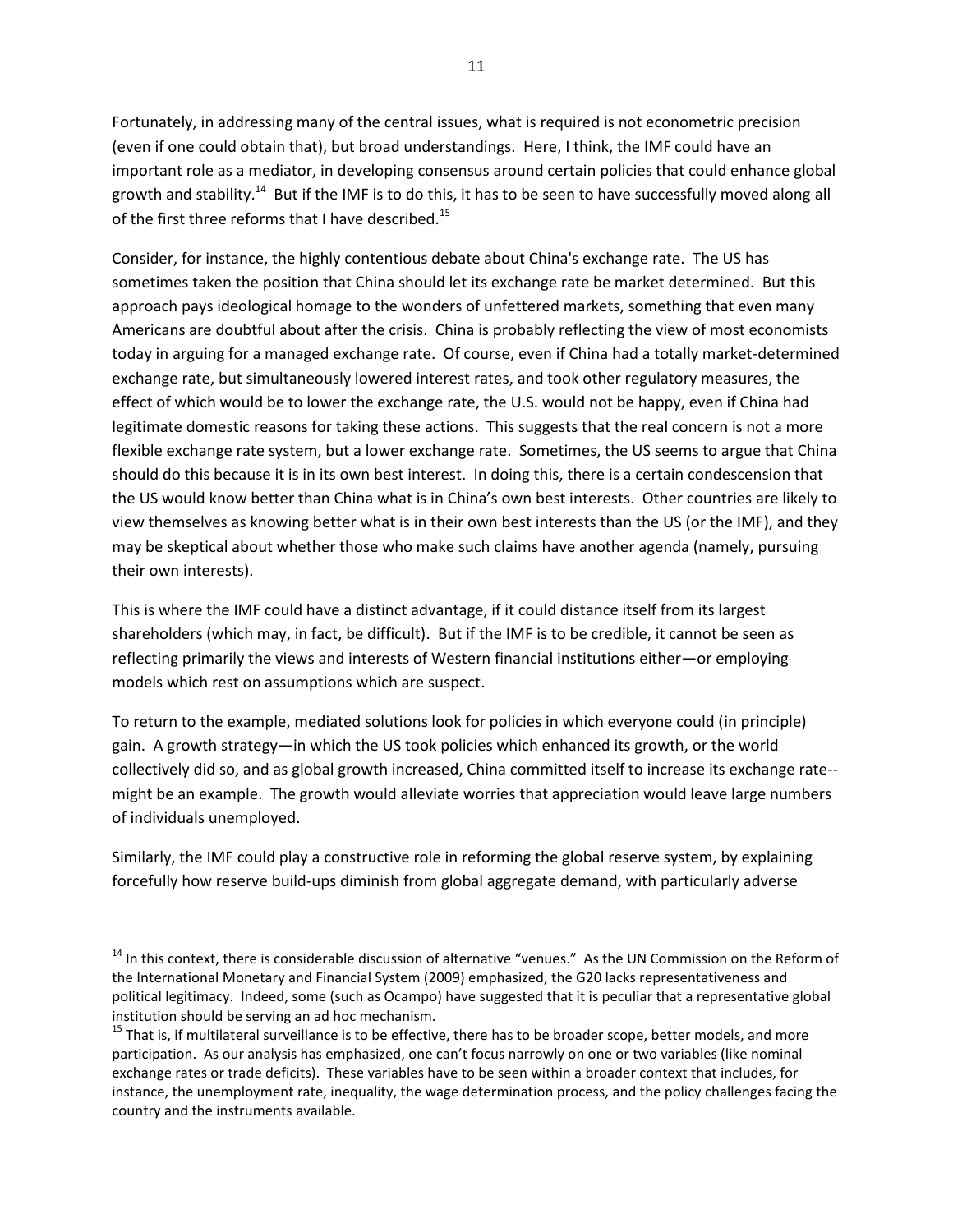effects on reserve countries. While there is yet to emerge a consensus about what a new reserve system might look like, there is widespread (though far from universal) agreement that reform is needed.

In this report, I have focused more on reforms to surveillance that are likely to increase its impact on systemically significant countries—where macroeconomic coordination is likely to have its largest benefits. I want to add a few words about bilateral surveillance of non-systemically significant countries.

While the policies pursued by any individual country may have little impact, in the aggregate, these countries can have systemically important impacts, especially if they follow highly correlated policies. Thus, if all countries liberalize in a similar way, following a particular "model," then, if there is a flaw in that model, there will be systemic consequences. That is what happened in the US in the crisis. There is virtue in diversity. In fact, of course, there is a natural diversity across countries, both in their circumstances and in perspectives. Attempts to impose excessive harmonization may thus be counterproductive, at least from the perspective of systemic stability.

Moreover, imposing particular policy perspectives as a condition for granting assistance may succeed in getting more effective implementation of the results of bilateral surveillance, but at a high cost.<sup>16</sup> The policies are likely not to be sustainable: when the aid is no longer needed, or when the opposition wins the next election, the country may well change economic direction. But there is a broader cost: IMF prescriptions are viewed as something to be taken, if one has to, if there are no alternatives. But the systemically significant countries do not have to listen to IMF prescriptions. To the extent possible (recognizing that donors will not willingly give aid if they think the money will not have positive effects), persuasion, not conditionality, is what is needed. This persuasion would be easier if the reforms suggested above were effectively implemented.

Finally, I want to reiterate two points that are implicit, or explicit, in the above discussion: If the United States, with its large influence in the governance of the institution, is unwilling to subject itself to surveillance on key issues, it is hard to see why other countries, whether systemically significant or not, should be willing to do so. $^{17}$ 

Secondly, past mistakes of the IMF impair its ability to conduct effective surveillance today.<sup>18 19</sup> It will take efforts to overcome perceived and real errors in both economics and politics. For instance, while

 $\overline{a}$ 

 $16$  There is another problem posed by the link between IMF lending programs and its other roles. Country programs are predicated on certain assumptions about output, inflation, and other economic variables. Too often, those numbers are a result of a process of negotiation, rather than a more dispassionate economic forecast.

<sup>&</sup>lt;sup>17</sup> For instance, in the aftermath of the East Asian crisis, the Financial Sector Assessment Program was established. The US opted not to participate. The global consequences of the failures in its financial system are now well recognized. See Bird and Rowlands (2010). Lavigne and Schembri (2009) note the concerns of, e.g. India, Argentina, and Brazil, as well as others, in the implementation of the 2007 "Decision on Bilateral Surveillance Over Members' Policies" (IMF 2007b).

<sup>&</sup>lt;sup>18</sup> This has been emphasized, for instance, in Aiyar (2010), and Woods (2010). For many developing countries and emerging markets, there is considerable focus on what they view as misguided policy conditionalities, which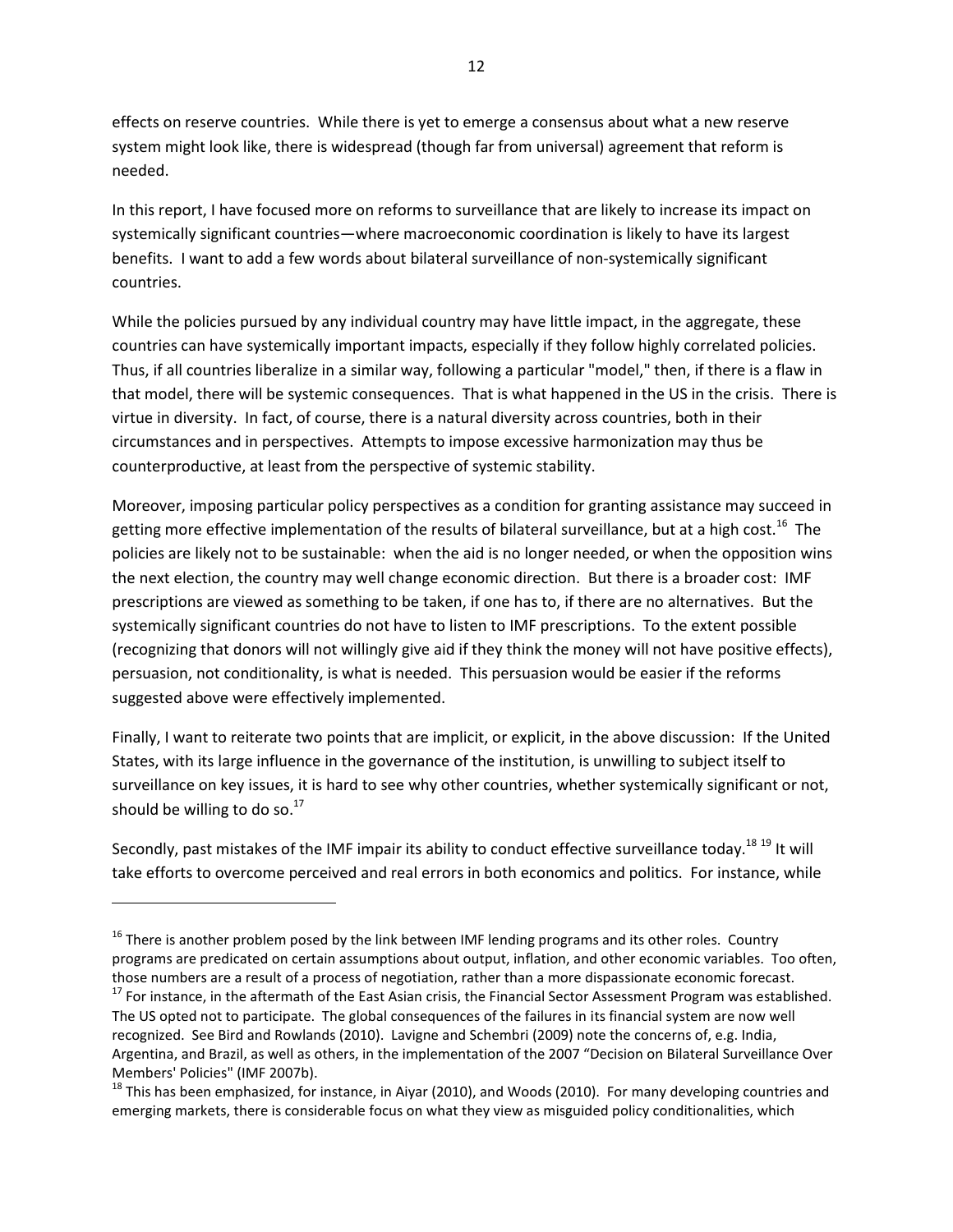cross-border capital flows are widely recognized to be a major source of global instability, even the recent reforms of the IMF in its position were greeted with skepticism by emerging markets: they simply did not want the IMF to intrude in their economic management.

IMF surveillance can play an important role in contributing to global stability. But it is unlikely, in the foreseeable future, to have effective enforcement mechanisms.<sup>20</sup> Governance reforms, and a proven track record better than its past performance, are necessary if any mandatory enforcement mechanism is to be adopted. In the meanwhile, if surveillance is to have an impact, it must be through the credibility of its advice.<sup>21</sup> Only through reforms such as those suggested in this paper is this likely to be achieved.

exacerbated the depths of economic downturns, and in some cases, even had an adverse effect on lenders, in whose interests these policies seemed to be designed. But in the more recent crisis, IMF judgments about the financial stability of some countries were clearly badly off the mark. Notable was the IMF report on Iceland, which stated reassuringly: "The banking sector appears well placed to withstand significant credit and market shocks" (IMF, 2007, as cited in Aiyar, 2010). Even as this was being written, Icelandic banks were engaged in a frantic effort to keep what was, in effect, a Ponzi scheme going. Subramanian (2009) cites the failure to recognize the risks of the large capital flows to Eastern Europe. As he put it: "These flows to Eastern Europe was so large that it did not require hindsight to see the problems that they would lead to. Warnings about the unsustainability of these flows should have been loud and insistent. And they were not." Though the IMF had warned about the risks of global imbalances (though it had not been able to do anything about them), it should be clear that the current crisis was *not* caused by global imbalances, but by bad lending practices, excessive risk taking by financial institutions, and excessive financial interdependence.

 $\overline{a}$ 

<sup>19</sup> The IMF's willingness to own up to some of these mistakes—for instance, its performance in the run-up to the financial and economic crisis—including a recognition of the failures in multilateral surveillance is an important step in the right direction. See Banerji (2010) and Independent Evaluation Office of the IMF (2011).

 $^{20}$  A number of scholars (see, e.g. Truman 2010) have emphasized the need for better enforcement mechanisms, but have provided little basis for a belief that countries would willingly submit to enforcement actions, given the concerns previously raised. Similarly, the Palais-Royal Initiative (2011) called for the establishment of "norms" for IMF members' policies, the breach of which would trigger not only a consultative process, but have consequences. (It focused on "positive incentives" to remain in compliance.) But this crisis exposed the problem with this approach: had efforts by the IMF to further the "norms" of deregulation been more successful, the global financial crisis would have been all the worse. Some (such as Subramanian) have suggested that the WTO dispute resolution mechanism (with trade sanctions as the enforcement mechanism) be used; after all, exchange rate "manipulation" can be as or more effective in changing trade patterns than the protectionist measures that the WTO traditionally focuses on. But the above discussion should have highlighted the difficulties with ascertaining what it means to manipulate the exchange rate. Again, without broader consensus on these issues, extending the WTO enforcement mechanism to exchange rates risks undermining the WTO mechanism.

<sup>21</sup> I have focused on how surveillance can have more impact on the behavior of national authorities and on reaching multilateral agreements. IMF surveillance could have an impact on markets as well, and through markets, on the behavior of national authorities. (If there is an impact on markets, it is not as a provider of information but as a signal to the markets about the relations of the country with the IMF). Lombardi and Woods (2008), in a review of the literature, argue that there is little evidence of market impact. Their analysis seems correct. Some of the reforms suggested above may enhance market impact as well.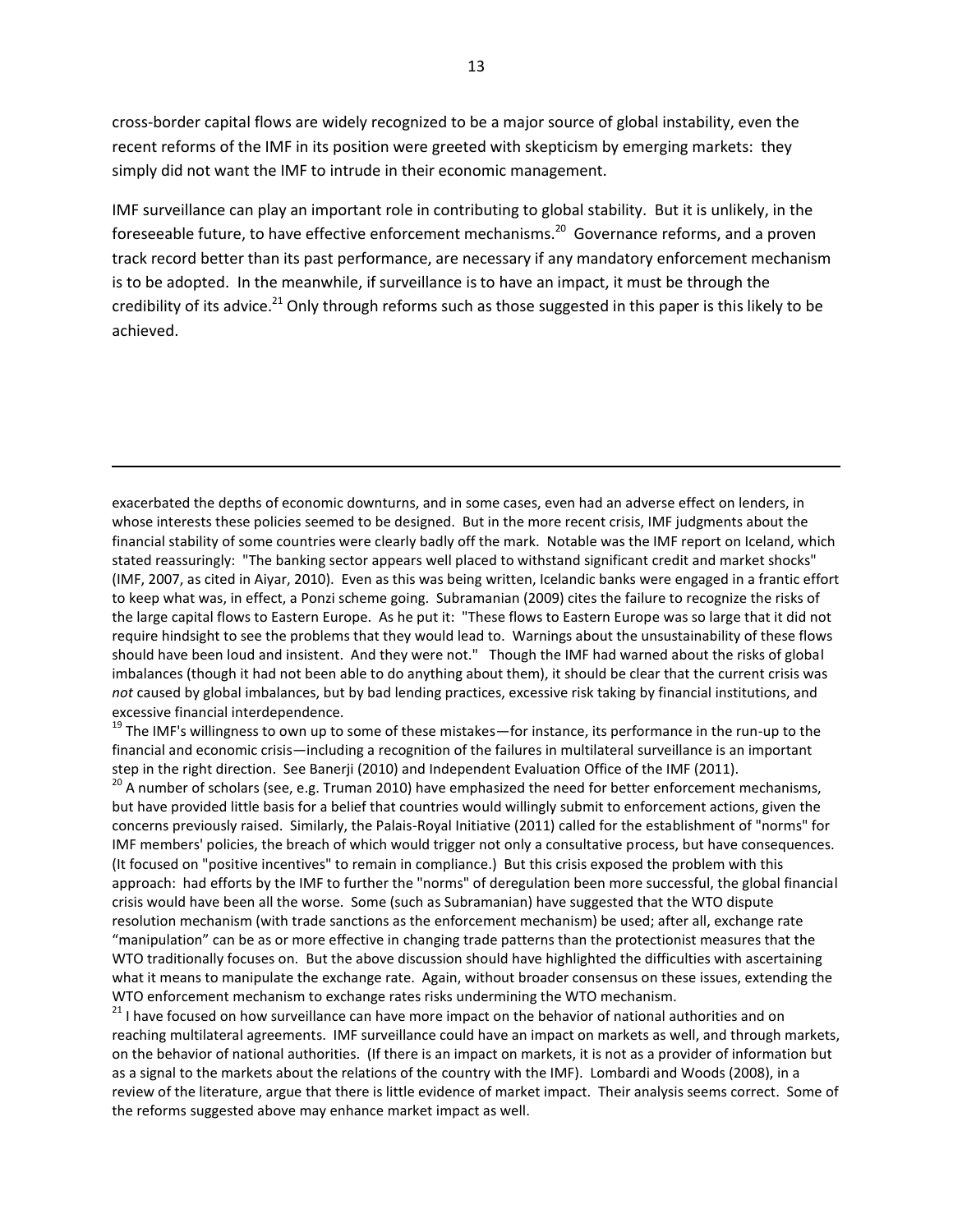#### **References**

- Aiyar, S. S. A. , 2010,, "Crisis Prevention Through Global Surveillance: A Task Beyond the IMF," *Cato Journal,* Fall, pp. 491-504.
- "Banerji, Angana, 2010, "IMF Performance in the Run-up to the Financial and Economic Crisis: Multilateral Surveillance," Independent Evaluation Office, December 9.
- Bernanke, Ben, 2010, "On the Implications of the Financial Crisis for Economics," address delivered September 24, 2010 at Princeton University, available at http://www.federalreserve.gov/newsevents/speech/bernanke20100924a.htm, (accessed July 28, 2011).
- Bird, Graham and Dane Rowlands, 2010, "The IMF and the Challenges it Faces," *World Economics,* 11(4): 145-146.
- Caballero, Ricardo J., 2010, "Macroeconomics after the Crisis: Time to Deal with the Pretense of Knowledge Syndrome," *Journal of Economic Perspectives*, 24(4): 85–102.
- The Economist, 2010, "The yuan-dollar exchange rate: Nominally cheap or really dear?" *The Economist,*  November 4, 2010, available a[t http://www.economist.com/node/17420096,](http://www.economist.com/node/17420096) accessed June 28, 2011.
- IMF, 1977, "Surveillance over Exchange Rate Policies," Decision No. 5392-(77/63), 29 April.

——, 2005, "The IMF's Multilateral Surveillance: Issues Paper for an Evaluation by the Independent Evaluation Office," September 23.

- ——, 2007a "Iceland: Staff Report forthe 2007 Article IV Consultation," prepared by the Staff Representatives for the 2007 Consultation with Iceland (26 July).
- ——, 2007b, "IMF Executive Board Adopts New Decision on Bilateral Surveillance Over Members' Policies," Public Information Notice No. 07/69, available at http://www.imf.org/external/np/sec/pn/2007/pn0769.htm, accessed July 28, 2011.
- ——, 2008a, "Surveillance Priorities for the International Monetary Fund, 2008–2011," available at http://www.imf.org/external/np/pdr/surv/2008/index.htm, accessed July 28, 2011.
- ——, 2008b. "Triennial Surveillance Review, Background Information and Statistical Appendix." 2 September, available at http://www.imf.org/external/np/pp/eng/2008/090208D.pdf, accessed July 28, 2011.
- ——, 2010, "Modernizing the Surveillance Mandate and Modalities," prepared by the Strategy, Policy, and Review Department and the Legal Department, March 26.
- Independent Evaluation Office of the International Monetary Fund, 2011, IMF Performance in the Runup to the Financial and Economic Crisis, IMF Surveillance in 2004-07.
- Lavigne, R. and Lawrence Schembri, 2009, "Strengthening IMF Surveillance: An Assessment of Recent Reforms," Bank of Canada Discussion paper.